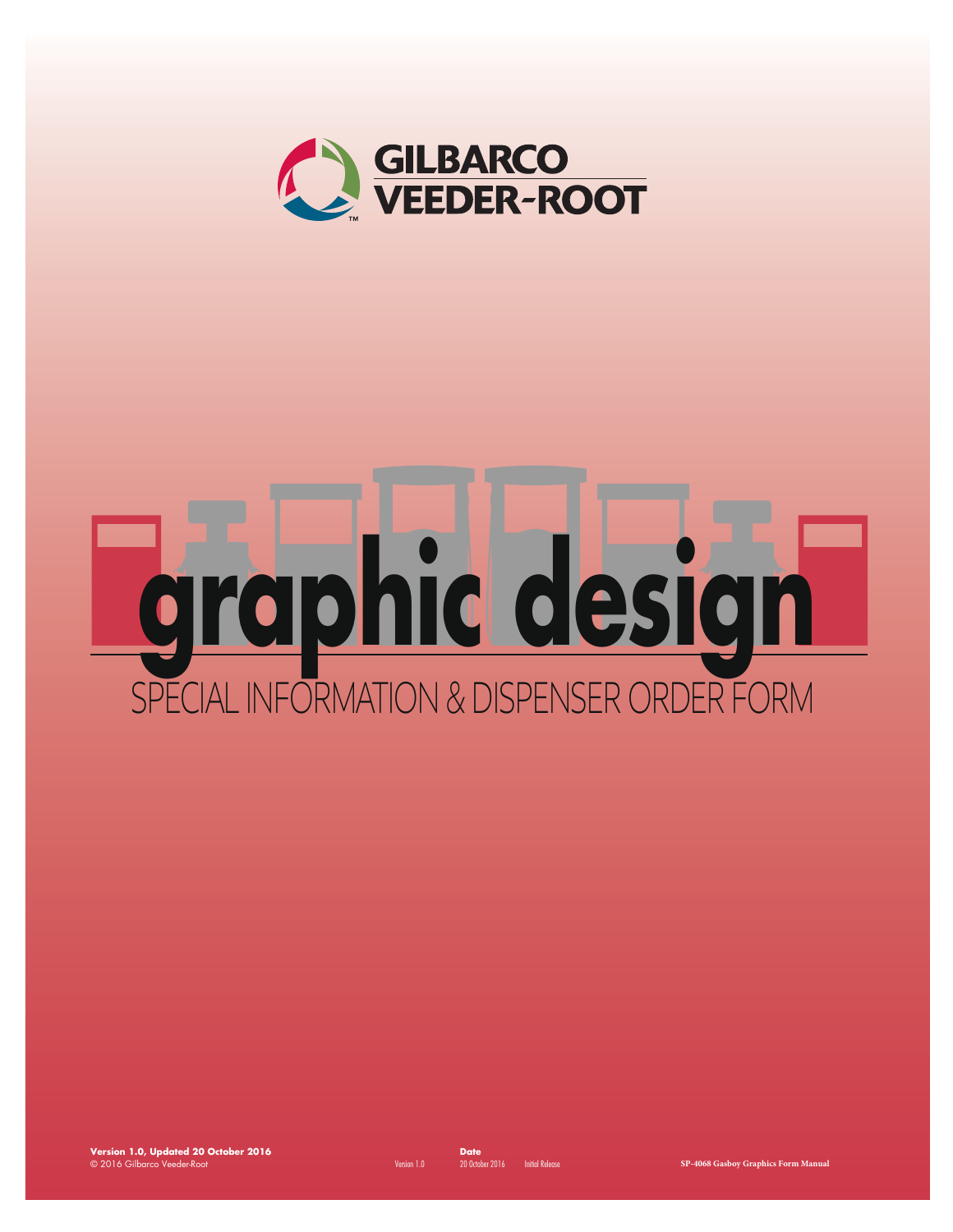## **Graphic Design**

- Involves communicating specific ideas and experiences through creative visual and textual content.
- Uses a variety of specialized graphic programs and sometimes alternative mediums to achieve the desired visual effect.
- As a team, we create logos, brochures, pamphlets, vector-based illustrations, banners and more.

## **Frequently Asked Questions**

#### **Can you use a picture of a logo for production?**

Unfortunately, due to the nature of our design and production process, we cannot. All custom logo or pump artwork should be provided as an Adobe Illustrator (.ai), Adobe Photoshop (.psd), Encapsulated PostScript (.eps), or a (.pdf) format file. Vector based images are preferred.

#### **How long will it take my order to be processed?**

The turnaround for orders is heavily dependent on the nature of what is involved in the design process (number of mocks needed, new logo creation, new color creation, etc.)

#### **Do graphic designers provide price quotes?**

No, graphic designers do not provide price quotes. However, your Customer Service Representative can provide you with a price quote as it pertains to your order.

#### **Can I have my company graphic designer email the required files directly to a designer?**

Yes, your designer can email the required image files to the applicable designer assigned to your order. This may be beneficial when complex artwork/logos are being reproduced and specific questions will need to be addressed.

### **Instructions**

#### **Fill out basic information**

- Enter the name of the customer (i.e. Shell, Exxon, BP, etc). This is the name that will be used for the dispenser image.
- Select model number and whether this form is for a Full Mock (for full fispenser) or Part Mock (for certain parts).

#### **Specify important details**

- Using the graphic image on the left side of the request form, find what parts you need and enter them in the table on the right. Please include the base number, quantity, and any specific image regarding EACH part, (such as color, text, etc). - When filling out the information pertaining to brand panels, please list the brands EXACTLY how they should appear.

Correct: Diesel / Regular / Plus / Premium Incorrect: Diesel / Default / Default / Default

- Specify bezel door color(s), side sheathing type(s), canopy style and important color information (3M, Gilbarco END, RAL or Pantone/PMS color numbers)

- Also list any additional information in the "comments/instructions" section at the bottom.

#### **Review your form for accuracy.**

- Make sure all information is legible and accurate.

- All pages following the request form are reference files placed for your convenience. Use them!

- Lastly, please sign and date the form and submit it to begin the design process. Request form will be returned if not signed and dated.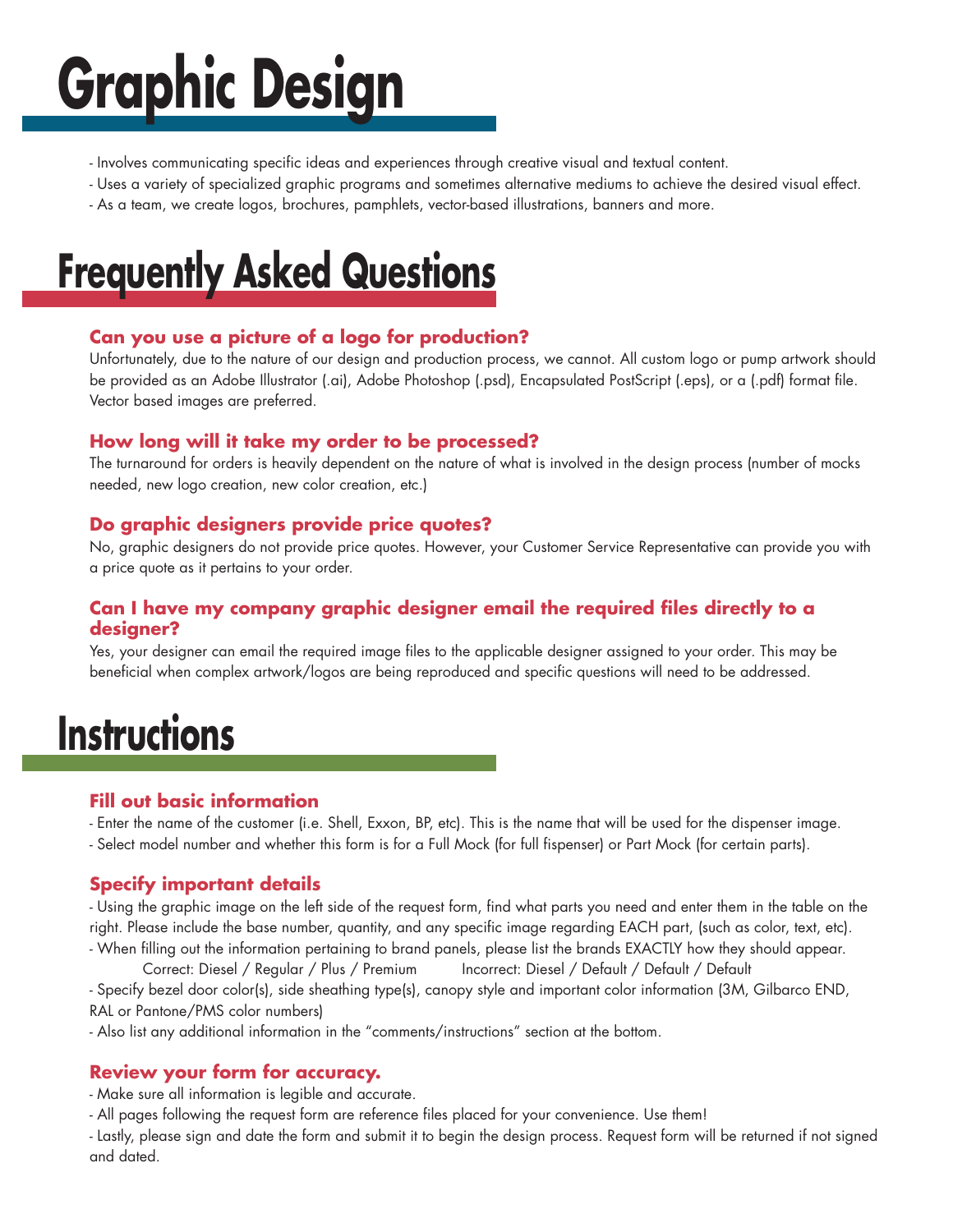## **Request Form Gasboy**

**1**

**2**

**3**

**4**

**The ensuing pages are references for your convenience.** 



**1. Brand2. Dialface**

**4. Side Sheathing**

 *Model Number Breakdown*

**Not Shown:**

 *8800 Series 8700 Series KM Series 9800 Series 9100 Series Electronic DEF Lower Doors*



**Standard options listed below. Premium options are available but come with additional charges. Please contact your CSR for more information regarding our premium options. See page 4.** 

> GU0100 GK8820 GK01002 See

**3. Front Load Lower Door Assembly**

**All custom logo or pump artwork should be provided as an Adobe Illustrator (.ai), Adobe Photoshop (.psd), Encapsulated PostScript (.eps), or a (.pdf) format file. Vector based files are preferred.** 

|                                   | Part Number      | Qty.           | <b>Comments/Instructions</b> |
|-----------------------------------|------------------|----------------|------------------------------|
| GU01003Gxxx<br><b>GK88201Gxxx</b> | i.e. GU01003Gxxx | $\overline{2}$ | <b>END 7000</b>              |
| K01002GAxxx                       |                  |                |                              |
| See page 4                        |                  |                |                              |
|                                   |                  |                |                              |
| See page 5<br>See page 6          |                  |                |                              |
| See page 7<br>See page 8          |                  |                |                              |
| See page 9-10                     |                  |                |                              |
| See page 11<br>See page 12        |                  |                |                              |
| See page 13                       |                  |                |                              |
|                                   |                  |                |                              |
|                                   |                  |                |                              |
|                                   |                  |                |                              |

**Unit 1 Unit 2Unit 3 Unit 4 Brand Panels (i.e. Unleaded, Diesel, DEF)**

**Please note any additional comments, instructions, or PO numbers here:**

**Name:\_\_\_\_\_\_\_\_\_\_\_\_\_\_\_\_\_\_\_\_\_\_\_\_\_\_\_\_\_\_\_\_\_\_\_ Date:\_\_\_\_\_\_\_\_\_\_\_\_\_\_\_\_\_\_\_\_\_**

**Phone:\_\_\_\_\_\_\_\_\_\_\_\_\_\_\_\_\_\_\_\_\_\_\_\_\_\_\_\_\_\_\_\_\_\_\_ Email:\_\_\_\_\_\_\_\_\_\_\_\_\_\_\_\_\_\_\_\_\_\_\_\_\_\_\_\_\_\_\_\_\_\_\_\_\_\_\_\_\_\_\_\_\_\_\_\_\_\_\_**

**i.e. Attached is the reference file for the image graphics.** *brandimg\_graphics.pdf*

**Dispenser color likeness is only for visual assistance**

**GILBARCO**<br>VEEDER-ROOT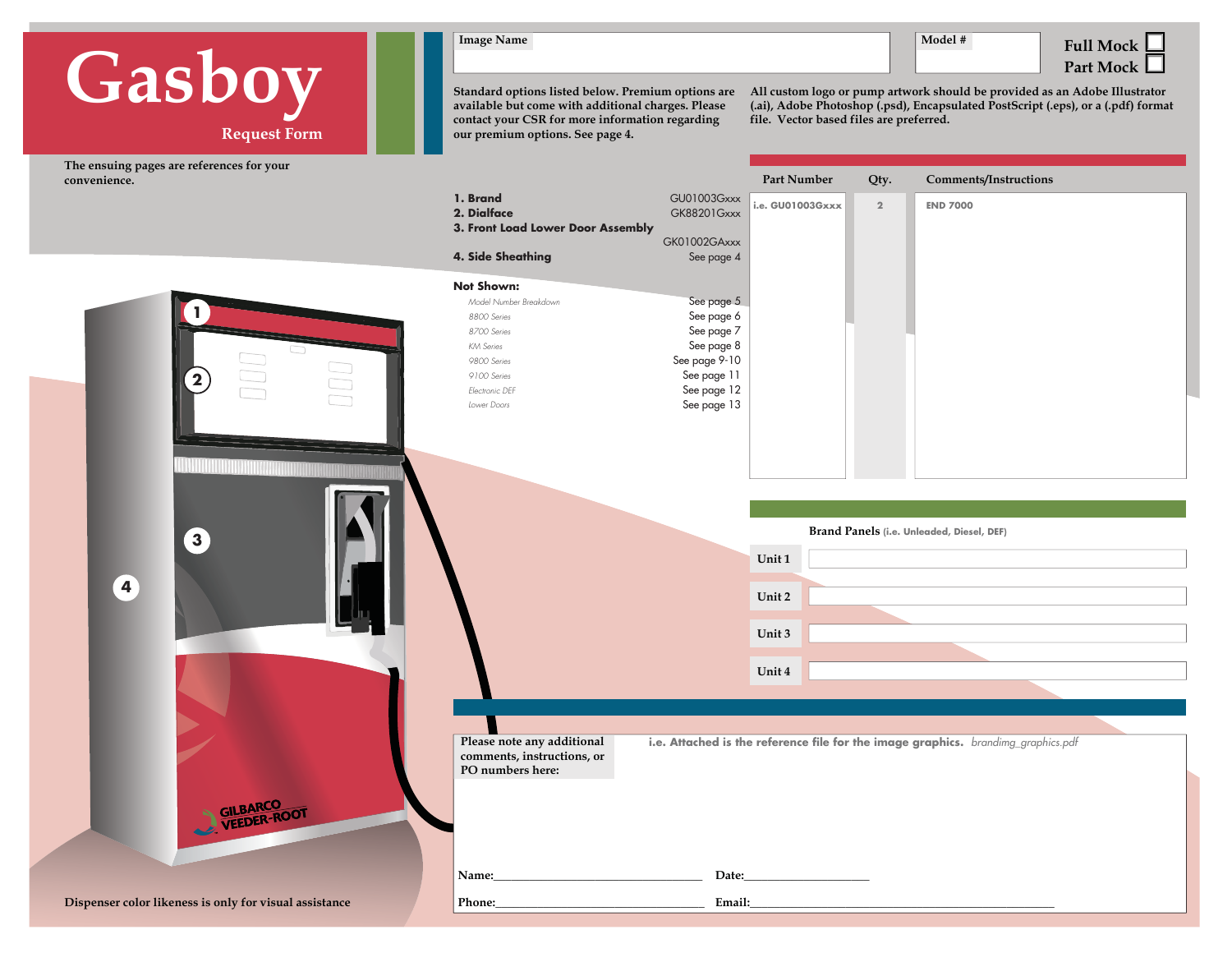

#### **Side Sheathing**

 **Painted Black No Charge Option Stainless Steel Additional Charges Apply** 

#### **Lower Door**

 **Painted No Charge Option Decaled No Charge Option Stainless Steel Additional Charges Apply**

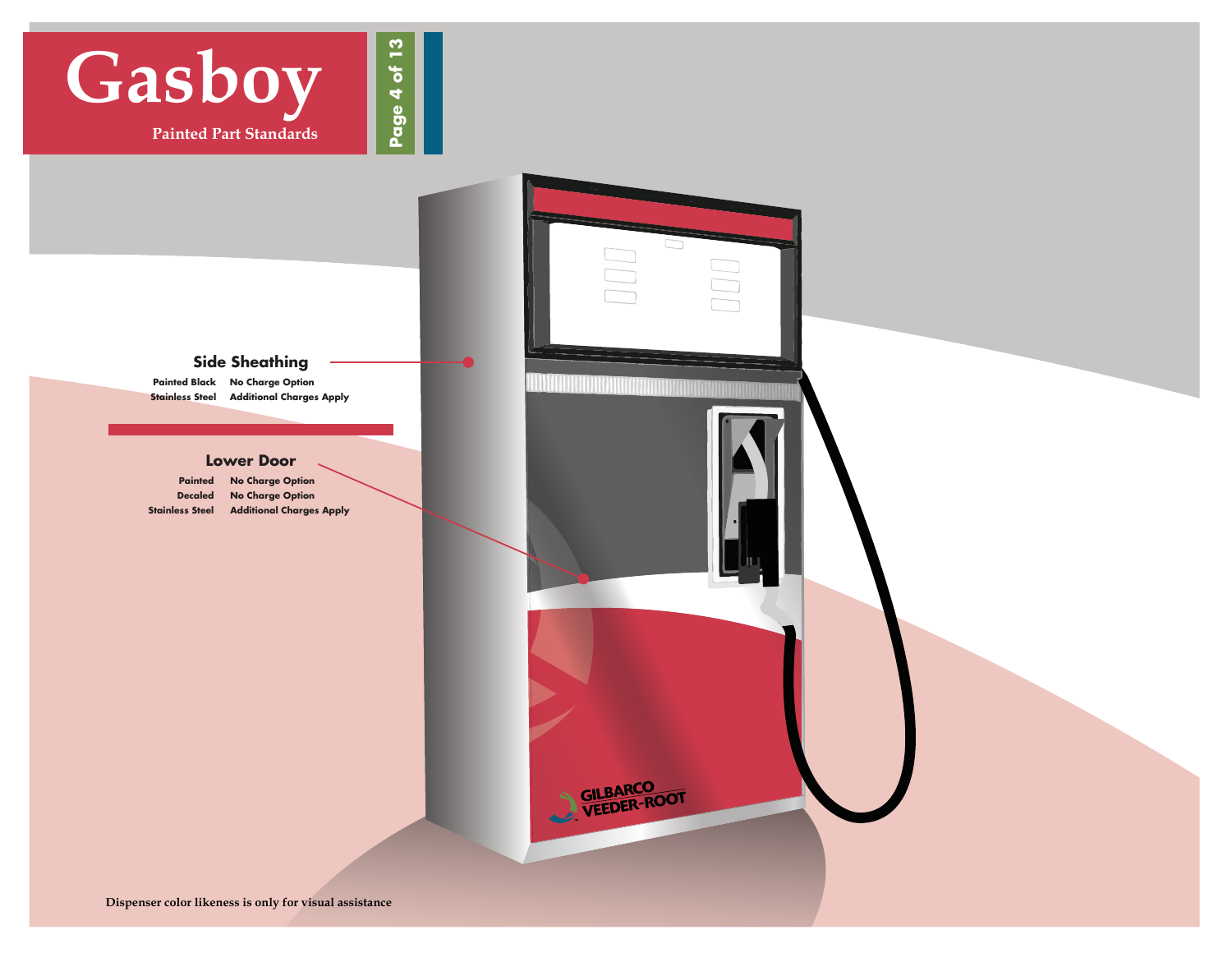

#### **Atlas Model Number Breakdown**

| <b>Model Number</b>                                          |                                                                                                                                | #### <b>X X X X X</b> |  |  |  |
|--------------------------------------------------------------|--------------------------------------------------------------------------------------------------------------------------------|-----------------------|--|--|--|
| K                                                            | <b>Product Name (1st Digit)</b><br>Atlas                                                                                       |                       |  |  |  |
| (2nd Digit)<br>X                                             |                                                                                                                                |                       |  |  |  |
| <b>Model (3rd Digit)</b><br>TW1<br><b>TW1M</b><br>TW2<br>TW3 | <b>Twin - One Product</b><br><b>Twin - One Product (Master)</b><br><b>Twin - Two Products</b><br><b>Combo Master/Satellite</b> |                       |  |  |  |
| Z.                                                           | <b>Nozzle Orientation (4th Digit)</b><br><b>Front only</b>                                                                     |                       |  |  |  |
| <b>WW</b>                                                    | <b>Weather Specific (5th Digit)</b><br><b>Warm Weather</b>                                                                     |                       |  |  |  |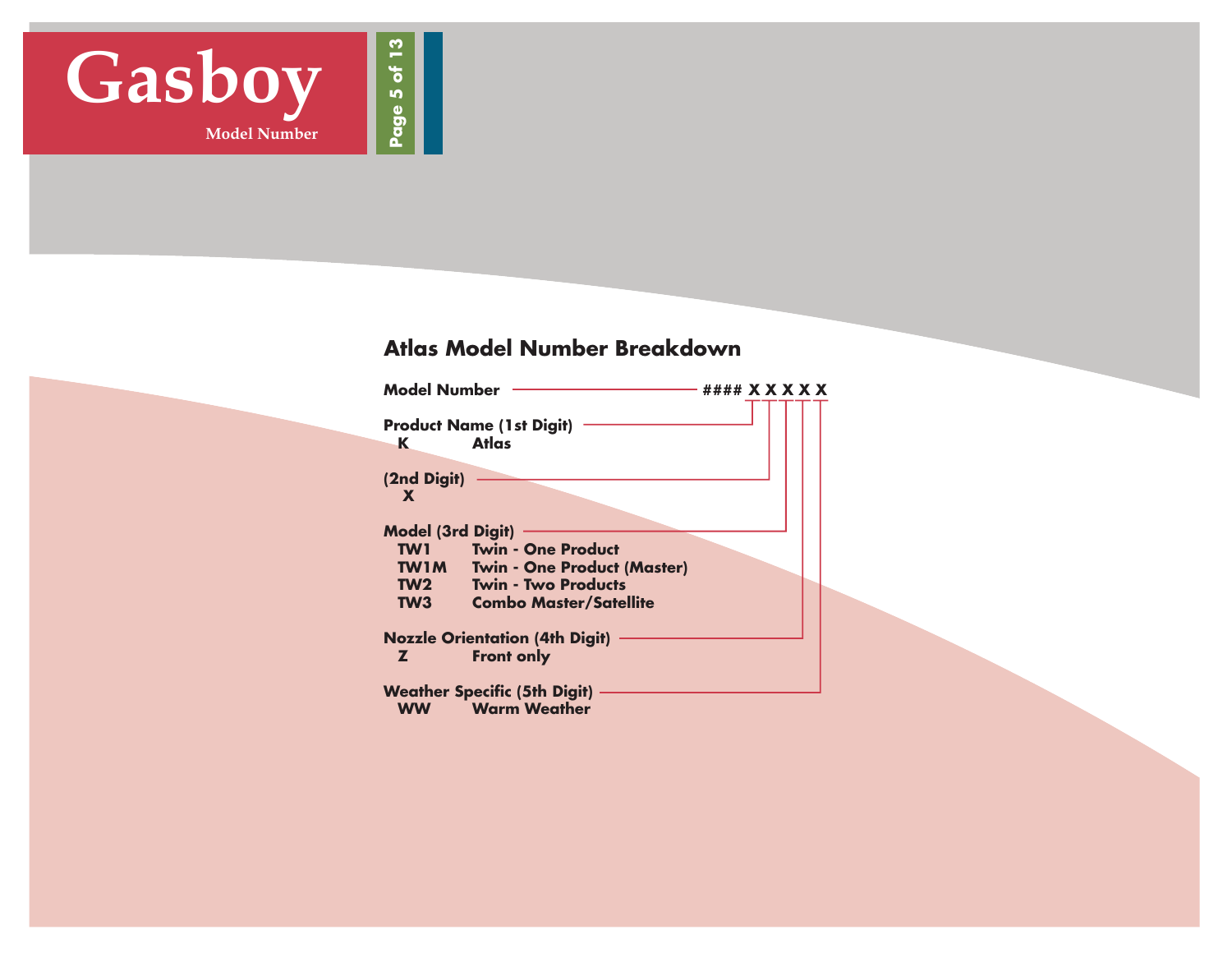

**The 8800 Series refers to the Atlas Electronic Retail pumps and dispensers.**

#### **Atlas Electronic Retail**



| <b>MODEL</b> | <b>HOSES</b> |             | PRODUCTS NOZZLE TOTALIZER | DIALFACE - A | DIALFACE - B              |                    | <b>MODEL</b> | HOSES          | PRODUCTS NOZZLE TOTALIZER |      |            | DIALFACE - A | DIALFACE - B |  |
|--------------|--------------|-------------|---------------------------|--------------|---------------------------|--------------------|--------------|----------------|---------------------------|------|------------|--------------|--------------|--|
| 852K         |              |             | <b>NO</b>                 |              | GK88101Gxxx   GK88101Gxxx | 昌<br>름             | 8852KTW1     |                |                           |      | <b>NO</b>  | GK88202Gxxx  | GK88202Gxxx  |  |
| 352KX        |              |             |                           |              |                           |                    | 8852KXTW1    |                |                           |      |            |              |              |  |
| 853K         |              | <b>SIDE</b> |                           |              |                           |                    | 8853KTW1M    | $\overline{2}$ |                           | SIDE |            |              |              |  |
| 353KX        |              |             | YES                       | GK88102Gxxx  | GK88101Gxxx               | Twin - One Product | 8853KXTW1    |                |                           |      | <b>YES</b> | GK88201Gxxx  | GK88201Gxxx  |  |
| 399KX        |              |             |                           |              |                           |                    | 8899KXTW1    |                |                           |      |            |              |              |  |

#### **Atlas Electronic Retail**

#### **Atlas Electronic Retail**

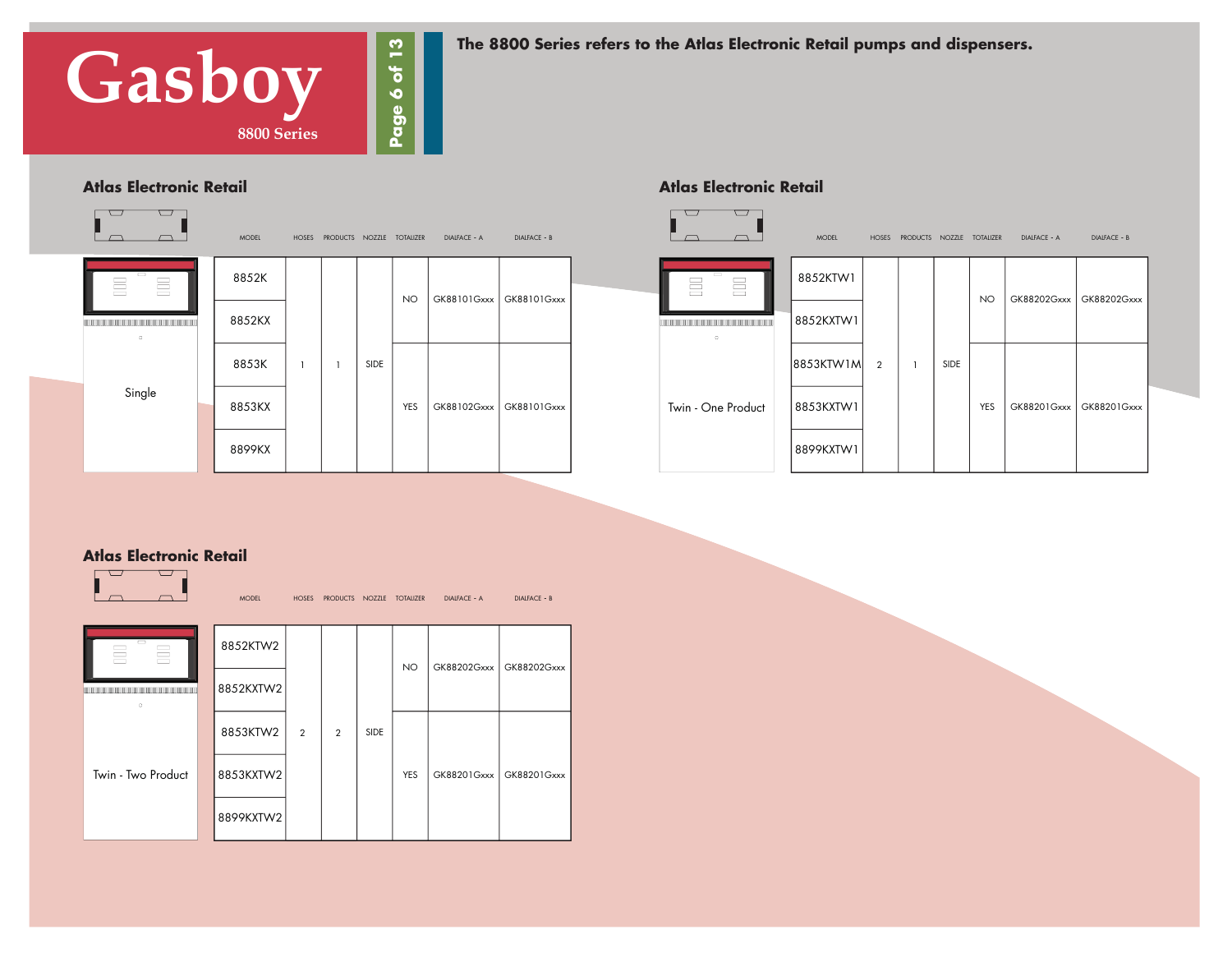

**The 8700 Series refers to the Atlas Mechanical Retail pumps and dispensers.** 

**Atlas Mechanical Retail**

#### **Atlas Mechanical Retail**



|      | S NOZZLE TOTALIZER | DIALFACE - A | DIALFACE - B |                                         | MODEL      | <b>HOSES</b>   | PRODUCTS NOZZLE TOTALIZER |      |     | DIALFACE - A | DIALFACE - B |  |
|------|--------------------|--------------|--------------|-----------------------------------------|------------|----------------|---------------------------|------|-----|--------------|--------------|--|
|      |                    |              |              | $\qquad \qquad$<br>$\equiv$<br>$\equiv$ | 8752KTW1   |                |                           |      |     |              |              |  |
| SIDE | YES                | GK87102Gxxx  | GK87101Gxxx  | D.                                      | 8752KXTW1  | $\overline{2}$ |                           | SIDE | YES | GK88201Gxxx  | GK88201Gxxx  |  |
|      |                    |              |              | Twin - One Product                      | 8753KTW1M  |                |                           |      |     |              |              |  |
|      |                    |              |              |                                         | 8753KXTW 1 |                |                           |      |     |              |              |  |

#### **Atlas Mechanical Retail**

|                                                                                            | <b>MODEL</b> | <b>HOSES</b>   | PRODUCTS NOZZLE TOTALIZER |             |            | <b>DIALFACE - A</b> | <b>DIALFACE - B</b> |
|--------------------------------------------------------------------------------------------|--------------|----------------|---------------------------|-------------|------------|---------------------|---------------------|
| D<br>昌<br>튼                                                                                | 8752KTW2     |                |                           |             |            |                     |                     |
| the contract of the contract of the contract of the contract of the contract of<br>$\circ$ | 8752KXTW2    | $\overline{2}$ | $\overline{2}$            | <b>SIDE</b> | <b>YES</b> | GK87201Gxxx         | GK87201Gxxx         |
| Twin - Two Product                                                                         | 8753KTW2     |                |                           |             |            |                     |                     |
|                                                                                            | 8753KXTW2    |                |                           |             |            |                     |                     |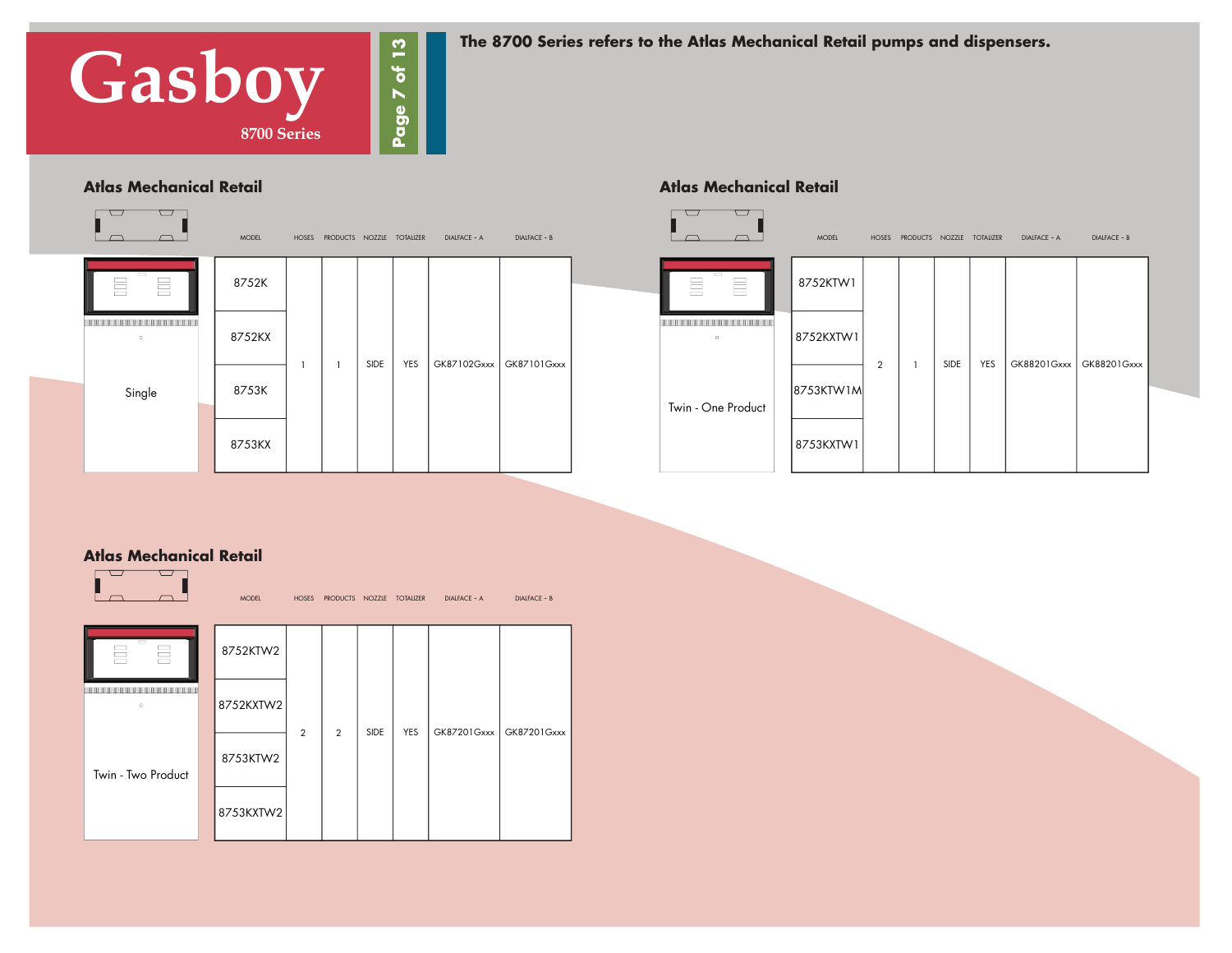

#### **Titan Mechanical Retail Titan Mechanical Retail**



| <b>MODEL</b> | <b>HOSES</b> | PRODUCTS NOZZLE |      | <b>TOTALIZER</b> | <b>DIALFACE - A</b> | <b>DIALFACE - B</b>                | $\sim$                      | $\overline{\phantom{0}}$<br>$\overline{\phantom{0}}$ | <b>MODEL</b> | <b>HOSES</b>   | PRODUCTS NOZZLE |      | <b>TOTALIZER</b> | <b>DIALFACE - A</b>  | DIALFACE - B |
|--------------|--------------|-----------------|------|------------------|---------------------|------------------------------------|-----------------------------|------------------------------------------------------|--------------|----------------|-----------------|------|------------------|----------------------|--------------|
| 4A300        |              |                 | SIDE |                  |                     | STANDARD TN87102Gxxx   TN87101Gxxx | $\qquad \qquad$<br>$\equiv$ | $\equiv$                                             | KM1100       |                |                 |      |                  |                      |              |
| A1300        |              |                 |      |                  |                     |                                    | $\circ$                     |                                                      | KMA400       | $\overline{2}$ |                 | SIDE |                  | STANDARD TN87201Gxxx | TN87201Gxxx  |
|              |              |                 |      |                  |                     |                                    |                             |                                                      | KM1400       |                |                 |      |                  |                      |              |

Twin - One Product

#### **Titan Mechanical Retail**



MODEL NOZZLE HOSES PRODUCTS TOTALIZER DIALFACE - A DIALFACE - B



| <b>KMA500</b> |              |   |             |                                    |  |
|---------------|--------------|---|-------------|------------------------------------|--|
|               | $\mathbf{2}$ | 2 | <b>SIDE</b> | STANDARD TN87201Gxxx   TN87201Gxxx |  |
| KM1500        |              |   |             |                                    |  |

Twin - Two Product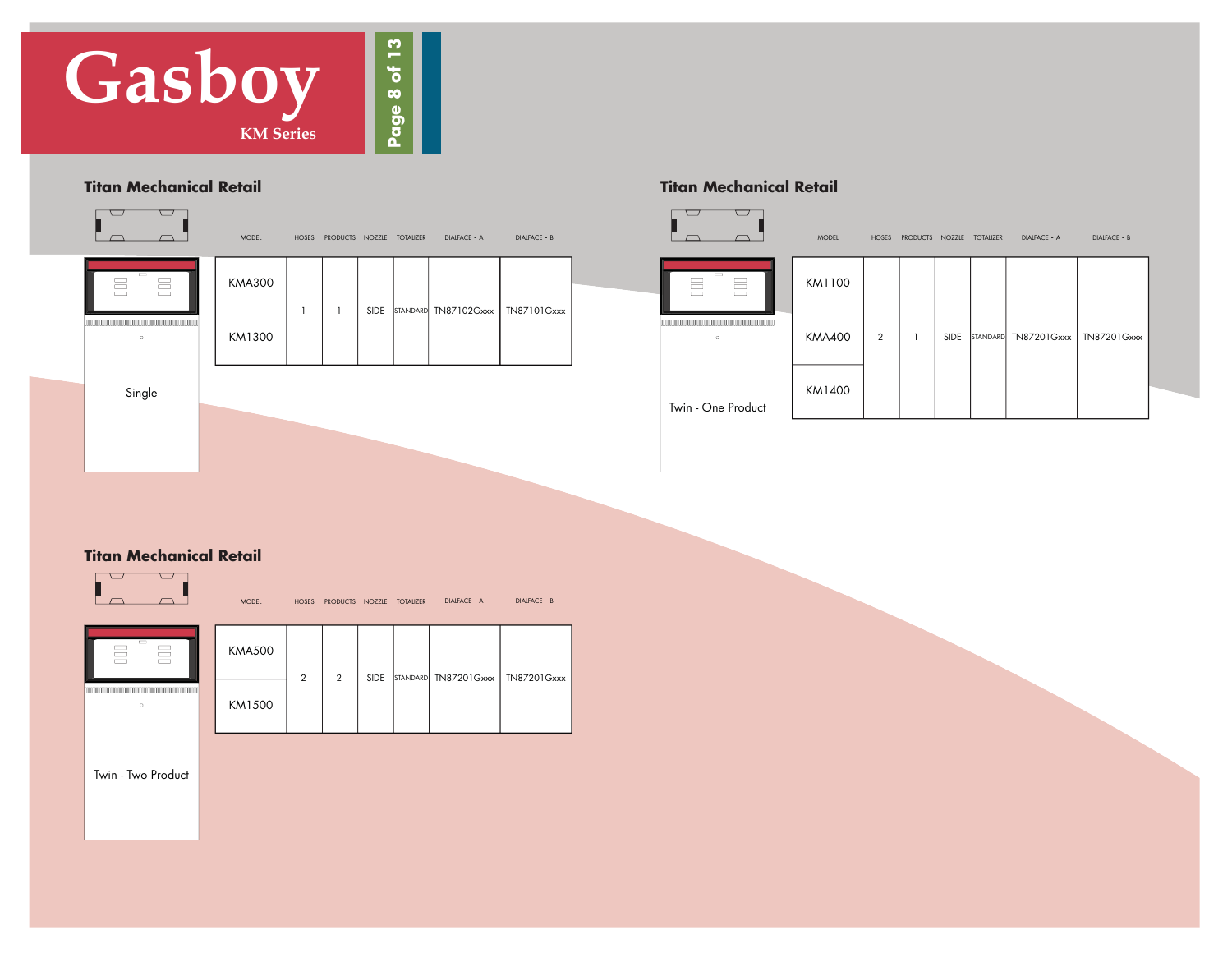

**The 9800 Series refers to the Atlas Electronic Commercial pumps and dispensers.**

#### **Atlas Electronic Commercial**

|                    | <b>MODEL</b> | <b>HOSES</b> | <b>PRODUCTS</b> | NOZZLE      | <b>TOTALIZER</b> | DIALFACE - A | <b>DIALFACE - B</b> |
|--------------------|--------------|--------------|-----------------|-------------|------------------|--------------|---------------------|
| $\equiv$<br>昌<br>昌 | 9852K        |              |                 | <b>SIDE</b> | <b>NO</b>        | GK98102Gxxx  | GK98101Gxxx         |
|                    | 9852KX       |              |                 |             | <b>YES</b>       | GK98104Gxxx  | GK98101Gxxx         |
| $\circ$            | 9853K        | 1            | $\mathbf{1}$    |             | NO               | GK98102Gxxx  | GK98000Gxxx         |
| Single             | 9853KX       |              |                 | FRONT (Z)   |                  |              |                     |
|                    | 9872KX       |              |                 |             | <b>YES</b>       | GK98104Gxxx  | GK98000Gxxx         |
|                    | 9899KX       |              |                 |             |                  |              |                     |

#### **Atlas Electronic Commercial**



#### **Atlas Electronic Commercial**

|                    | <b>MODEL</b> | <b>HOSES</b>   | PRODUCTS NOZZLE |             | <b>TOTALIZER</b> | <b>DIALFACE - A</b> | <b>DIALFACE - B</b> |
|--------------------|--------------|----------------|-----------------|-------------|------------------|---------------------|---------------------|
| −<br>E<br>昌        | 9852KTW2     |                |                 | <b>SIDE</b> | NO.              | GK98202Gxxx         | GK98201Gxxx         |
|                    | 9852KXTW2    |                |                 |             | <b>YES</b>       | GK98204Gxxx         | GK98203Gxxx         |
| $\circ$            | 9853KTW2     | $\overline{2}$ | $\overline{2}$  |             | NO.              | GK98102Gxxx         | GK98101Gxxx         |
|                    |              |                |                 | FRONT (Z)   |                  |                     |                     |
| Twin - Two Product | 9853KXTW2    |                |                 |             | <b>YES</b>       | GK98104Gxxx         | GK98103Gxxx         |
|                    | 9899KXTW2    |                |                 |             |                  |                     |                     |

#### **Atlas Electronic Commercial Super-Hi**

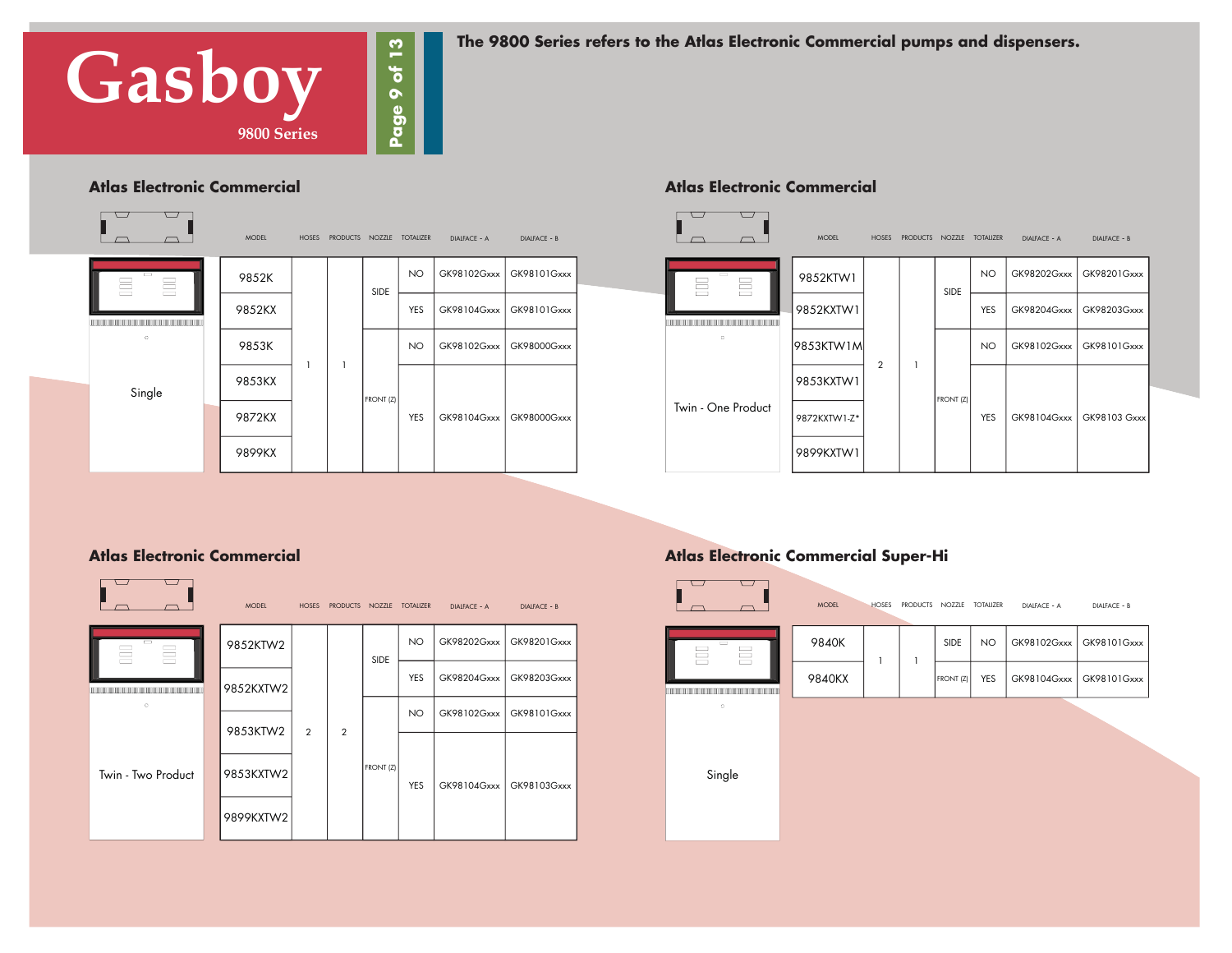

**The 9800 Series refers to the Atlas Electronic Commercial pumps and dispensers.**

#### **Atlas Electronic Commercial Ultra-Hi**

|                              | <b>MODEL</b> | <b>HOSES</b> | <b>PRODUCTS</b> | NOZZLE      | <b>TOTALIZER</b> | DIALFACE - A | <b>DIALFACE - B</b> |
|------------------------------|--------------|--------------|-----------------|-------------|------------------|--------------|---------------------|
| Single                       | 9850K        | 1            |                 | <b>SIDE</b> | N/A              | GK98105Gxxx  | GK98106Gxxx         |
| (Prior to Serial # AT041254) | 9850KX       |              |                 | FRONT (Z)   | N/A              | GK98105Gxxx  | GK98000Gxxx         |
|                              |              |              |                 |             |                  |              |                     |
|                              |              |              |                 |             |                  |              |                     |
| Single                       | 9850K        |              |                 | SIDE        | N/A              | GK98102Gxxx  | GK98101Gxxx         |

1

#### **Atlas Electronic Commercial Ultra-Hi**



#### **Atlas Electronic Commercial Ultra-Hi**

(After to Serial # AT041254)

9850KX

|                    | <b>MODEL</b> | <b>HOSES</b> | <b>PRODUCTS</b> | NOZZLE    | <b>TOTALIZER</b> | <b>DIALFACE - A</b> | DIALFACE - B |
|--------------------|--------------|--------------|-----------------|-----------|------------------|---------------------|--------------|
| $\sim$             | 9850KXTW2    | $\mathbf{2}$ | 1               | SIDE      | N/A              | GK98205Gxxx         | GK98206Gxxx  |
| Ħ<br>E             |              |              |                 | FRONT (Z) | N/A              | GK98105Gxxx         | GK98106Gxxx  |
|                    |              |              |                 |           |                  |                     |              |
|                    |              |              |                 |           |                  |                     |              |
| $\circ$            |              |              |                 |           |                  |                     |              |
|                    |              |              |                 |           |                  |                     |              |
|                    |              |              |                 |           |                  |                     |              |
| Twin - Two Product |              |              |                 |           |                  |                     |              |
|                    |              |              |                 |           |                  |                     |              |
|                    |              |              |                 |           |                  |                     |              |

N/A

GK98102Gxxx | GK98000Gxxx

FRONT (Z)

#### **Atlas Electronic Commercial Ultra-Hi**

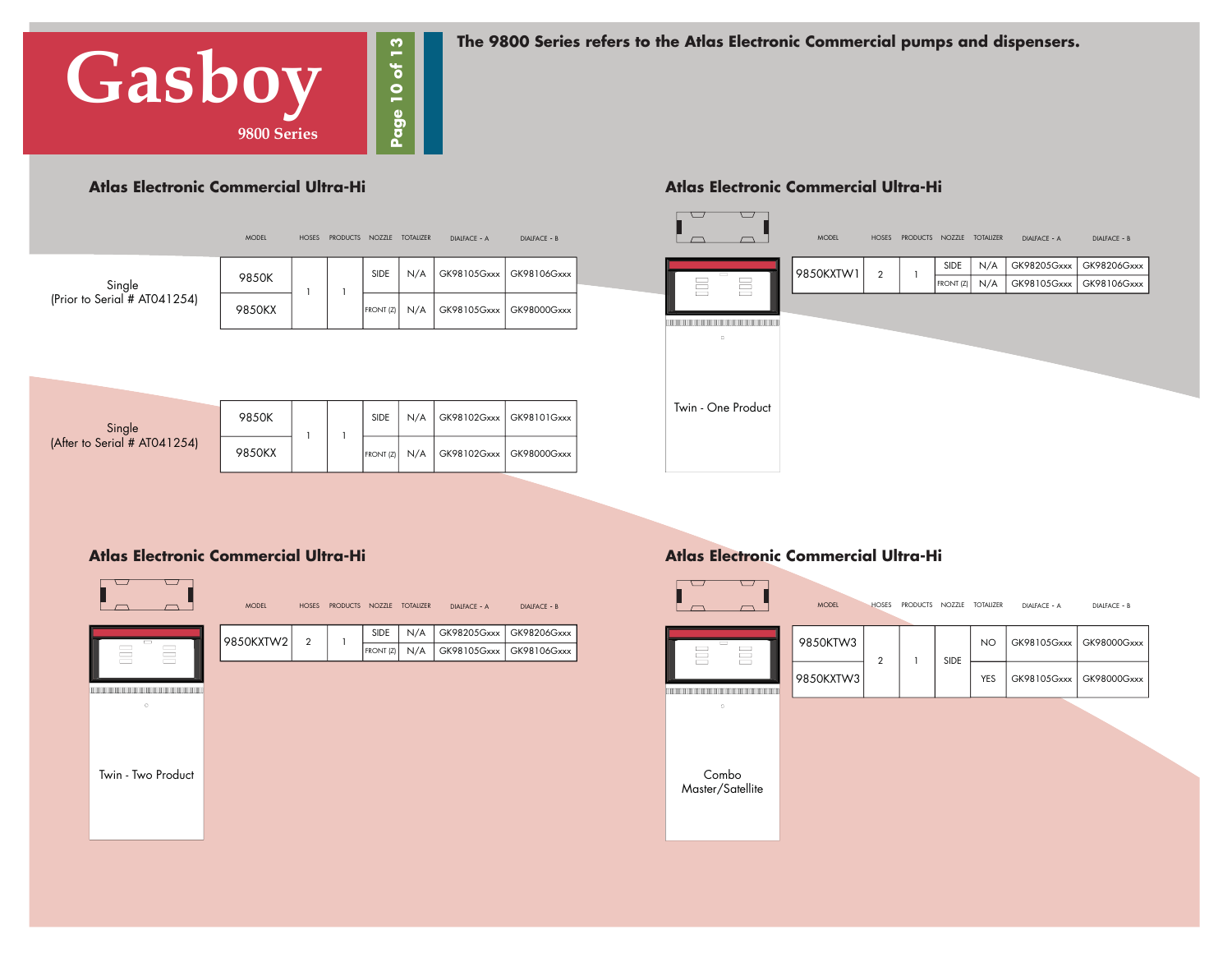

**The 9100 Series refers to the Atlas Mechanical Commercial pumps and dispensers** 



#### **Atlas Mechanical Commercial Atlas Mechanical Commercial**



#### **Atlas Mechanical Commercial**



#### **Atlas Mechanical Commercial Super-Hi**

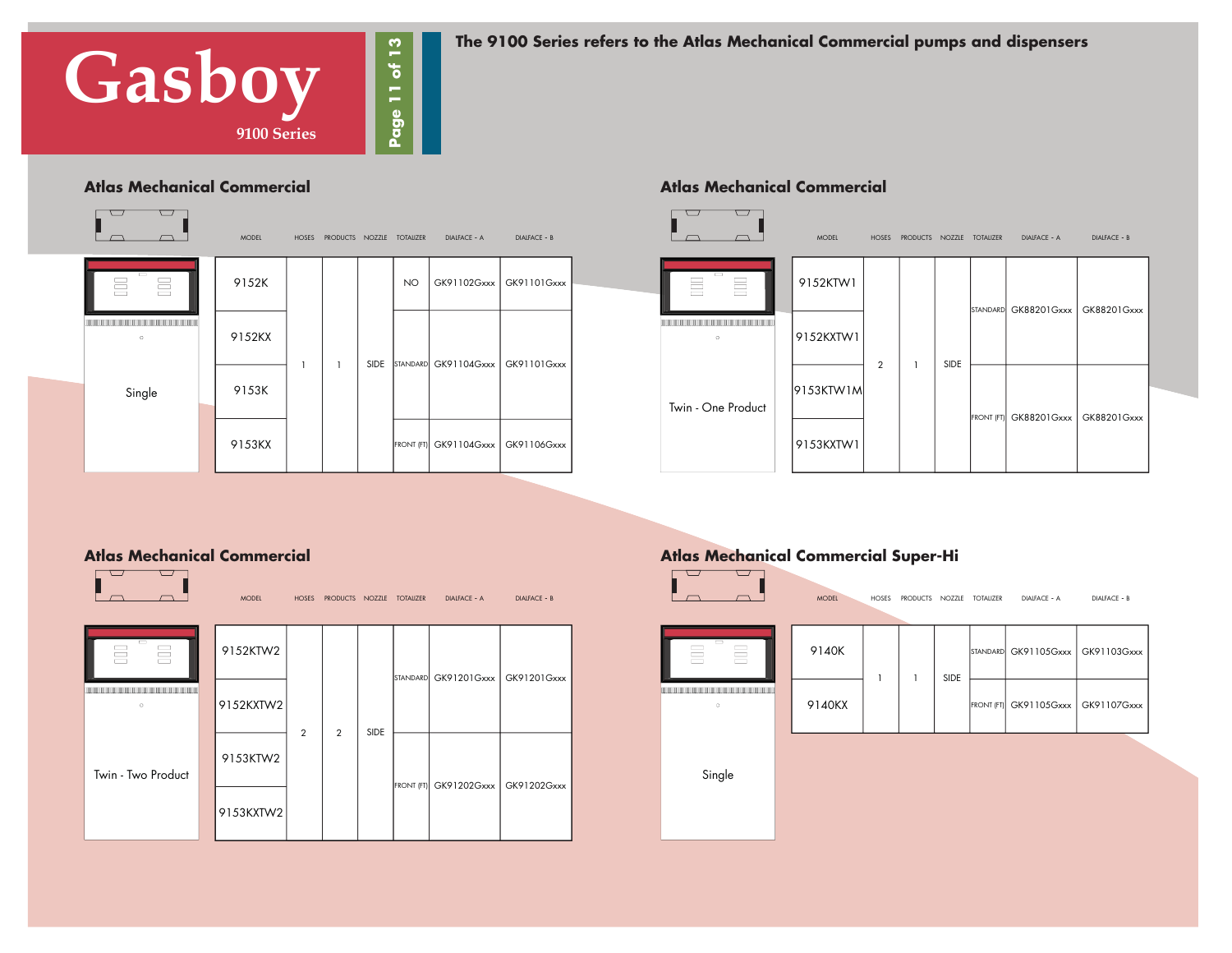

**Cold weather units always have the nozzles on the front.** 

**Atlas Electronic DEF (Cold Weather) Recommended for ambient temperatures down to -22°F (-30°C)**



**Atlas Electronic DEF (Warm Weather) Recommended for ambient temperatures down to 12°F (-11°C)**